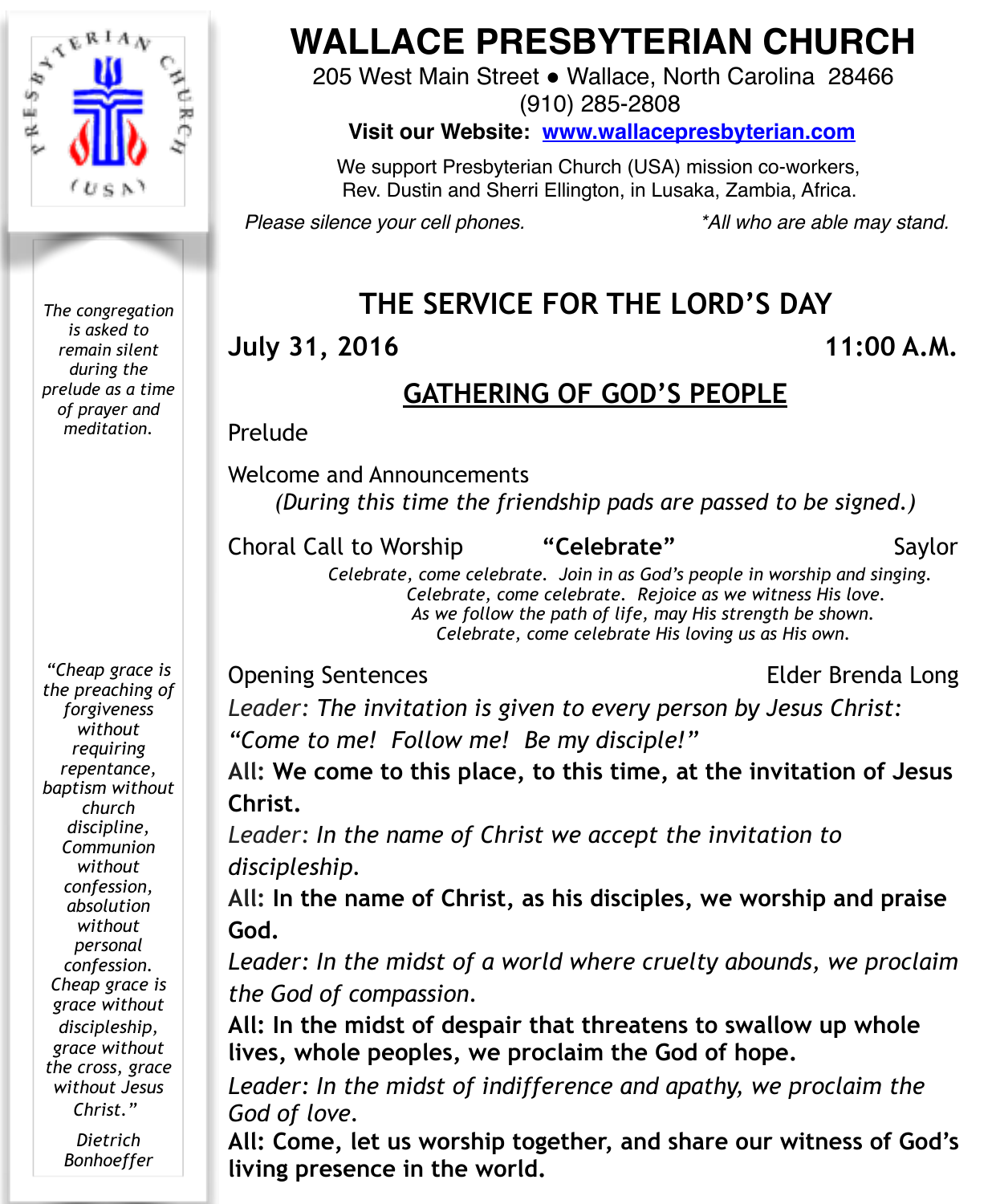#### \*Hymn #377 **"I Want to Walk as a Child of the Light"** HOUSTON

*Today's Prayer of Confession was written by James G. Kirk in When We Gather: A Book of Prayers for Worship.* 

*Completed in 1562 and published in January 1563, the Heidelberg Catechism was written to settle a theological dispute between Lutheran and Reformed Christians. Each question of the catechism is personal, addressed to "you" or "we." Questions 86-129 deal with the manner in which we express gratitude to God for redemption. (From PCUSA Book of Confessions)* 

\*Unison Prayer of Confession *(inspired by Luke 14:25-35)*

God in Christ, who endured the cross in your own flesh for our sakes, hear us as we confess our sin. We would be your bold disciples, but we fear suffering; we would carry our cross, but it weighs too heavily. We count the cost of following you—as long as there are benefits; but to renounce all we have is a devastating prospect. Forgive the conditions we make when we try to obey,and free us by your grace to forsake all and follow you. Hear our prayers, O Lord . . .

(A time for silent confession)

\*Responsive Assurance of Pardon *(based on Question 86 of the Heidelberg Catechism)* 

*Leader: Friends, hear now the Good News:* 

**All: God has rescued us from the dominion of darkness and brought us into the kingdom of Christ Jesus, in whom we have redemption, the forgiveness of sins. Thanks be to God!**  *Leader: Since we have been delivered from our misery by grace through Christ without any merit of our own, why then should we do good works?* 

**All: Because Christ, having redeemed us by his blood, is also restoring us by his Spirit into his image, so that with our whole lives we may show that we are thankful to God for his benefits, so that he may be praised through us, so that we may be assured of our faith by its fruits, and so that by our godly living our neighbors may be won over to Christ.** 

\*Gloria Patri Hymn #581 *Glory Be to the Father*

#### **PROCLAIMING GOD'S WORD**

5TH SUNDAY BUILDING OFFERING

Children's Sermon

Special Music **"It is Well With My Soul"** Spafford and Bliss

Joell Parker, Soloist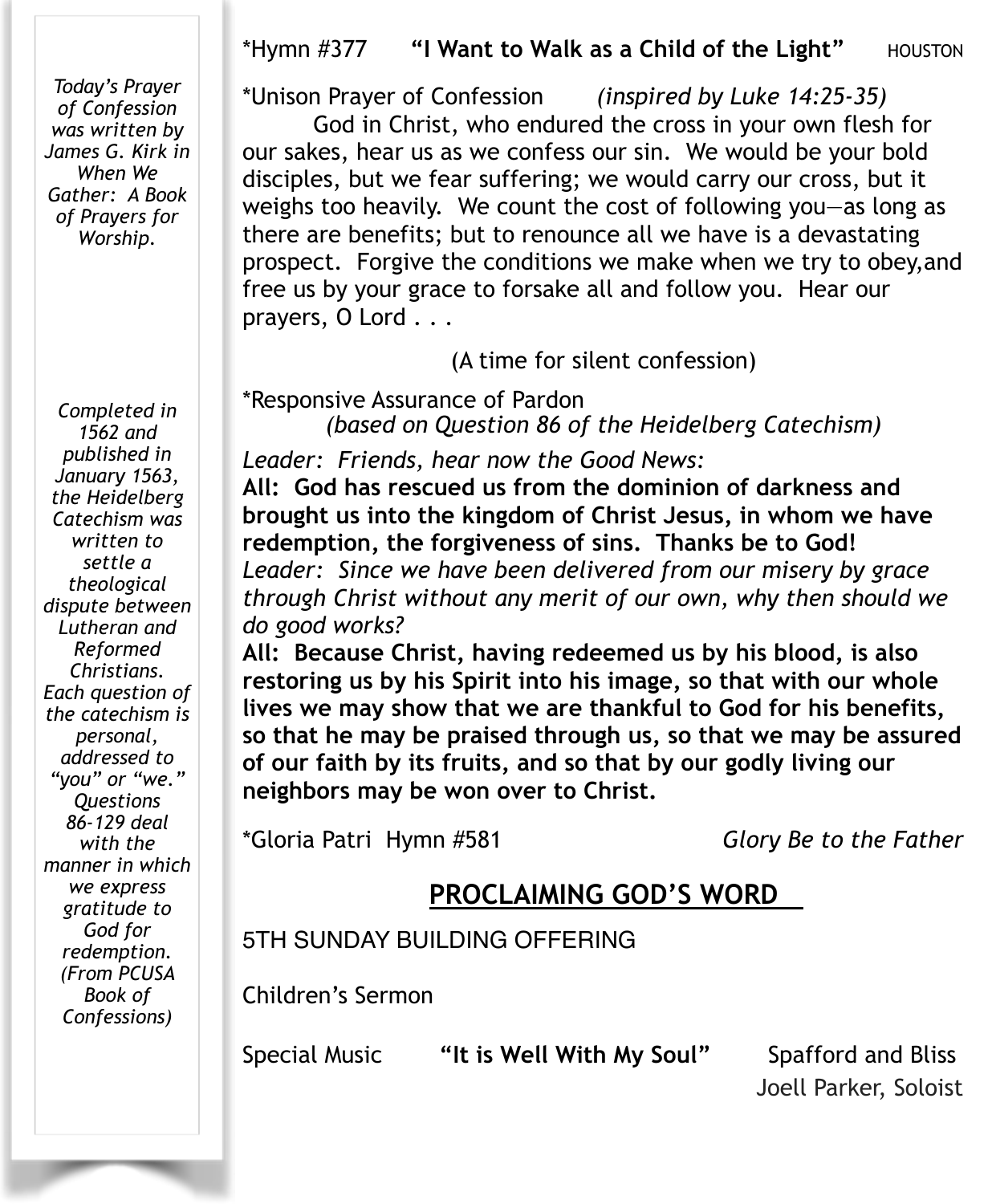Prayer for Illumination

*Eternal God, your Spirit enlightened those who wrote the Bible and enlightens us to hear your Word fresh each day. Help us always to rely on your promises in Scripture. In Jesus' name we pray. Amen.* 

| <b>Old Testament Lesson:</b> | Deuteronomy 6:1-9                             | Elder Brenda Long<br>$+$ Page 143 |
|------------------------------|-----------------------------------------------|-----------------------------------|
| *Hymn #835                   | "Just a Closer Walk with Thee"                | <b>CLOSER WALK</b>                |
| <b>Gospel Lesson</b>         | Luke 14:25-35                                 | +Pages 849, 850                   |
| Sermon                       | On The Road with Jesus<br>"AT THE CROSSROADS" | Dr. Philip K. Gladden             |

A Time for Reflection

Pastoral Prayer with The Lord's Prayer

#### **GIVING THANKS TO GOD**

Presentation of Tithes and Offerings

**Offertory** 

\*Doxology and Prayer of Dedication *Praise God from whom all blessings flow; Praise Him all creatures here below; Praise Him above ye heavenly host; Praise Father, Son, and Holy Ghost. Amen.*

\*The Affirmation of Faith The Apostles' Creed I believe in God the Father Almighty, Maker of heaven and earth, And in Jesus Christ his only Son our Lord; who was conceived by the Holy Ghost, born of the Virgin Mary, suffered under Pontius Pilate, was crucified, dead, and buried; he descended into hell; the third day he rose again from the dead; he ascended into heaven, and sitteth on the right hand of God the Father Almighty; from thence he shall come to judge the quick and the dead. I believe in the Holy Ghost, the holy catholic Church, the communion of saints, the forgiveness of sins, the resurrection of the body, and the life everlasting. **Amen.**

\*Hymn #826 **"Lift High the Cross"** CRUCIFER

*"Let this be thy whole endeavor, this thy prayer, this thy desire — that thou mayest be stripped of all selfishness, and with entire simplicity follow Jesus only."* 

*Thomas á Kempis, 15th century, author of The Imitation of Christ, a classic book on Christian devotion*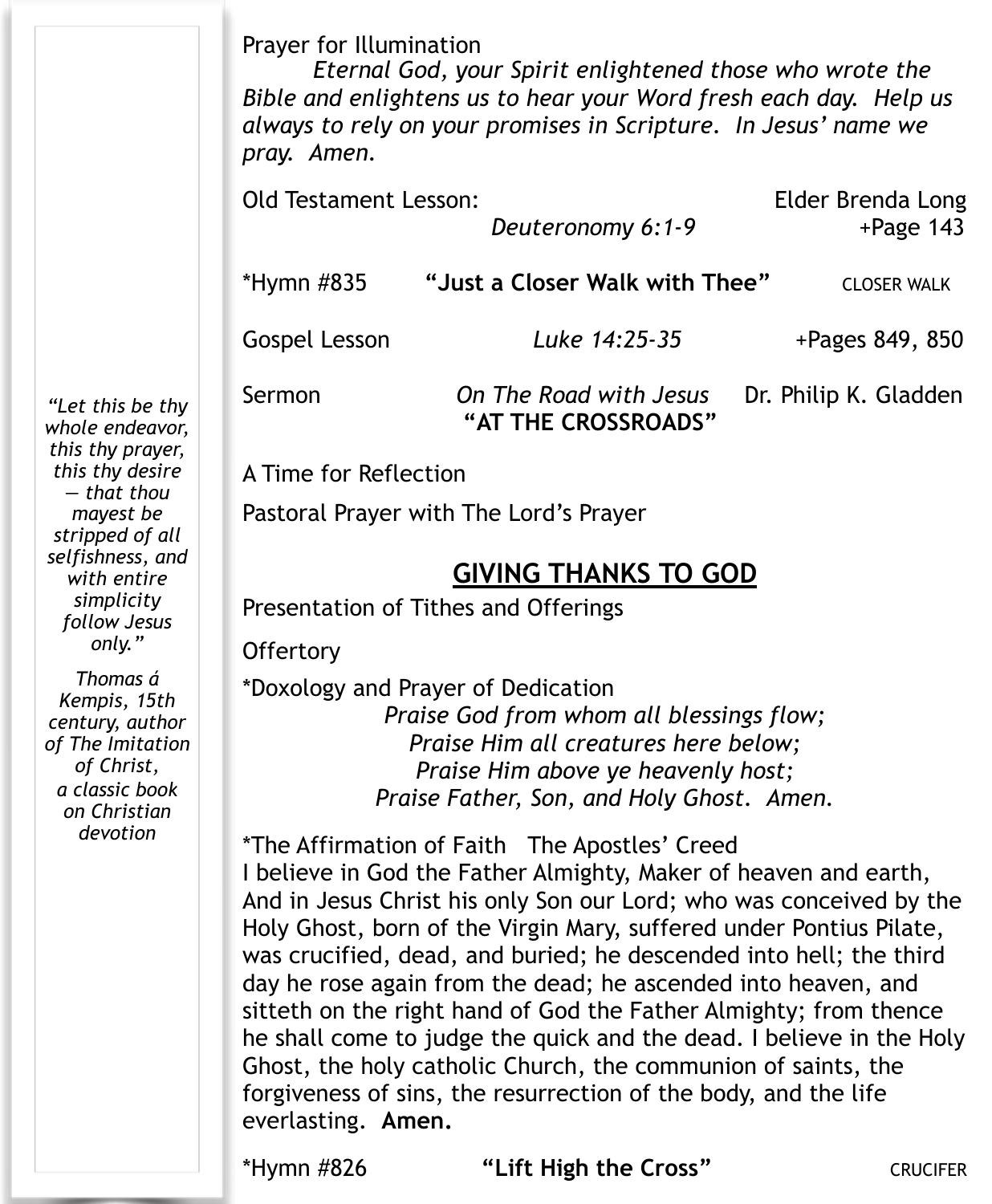*"Whatever you do, begin with God."* 

*Matthew Henry, 17th/18th century English minister and author of a six-volume complete commentary on the Bible* 

\*Benediction !!!!!

\*Choral Benediction **"Amen"** AFRICAN-AMERICAN  *Amen. Amen. Amen. Amen. Amen.*

\*Postlude

\**All who are able may stand.* +*The page number in the pew Bible.* 



To Benefit the Rainelle, West Virginia Public Library which lost all its contents due to the horrific flooding.

> *You can donate any books that can be used in a library.*

Book Drive continues through August 15.

Bring your books to the Fellowship Hall on Sunday or to the Church Office Building Monday-Thursday (8:00 a.m. - 12 noon, 1:00 - 5:00 p.m.) or Friday (8:00 a.m. - 12 noon)



**GREETINGS FROM ZAMBIA!**

**Thursday, August 11 6:30 p.m. Dessert Buffet**



Dr. Dustin Ellington, our mission co-worker in Lusaka, Zambia, will be our guest on Thursday, August 11. Dustin will give us an update on his work at the Justo Mwale Theological University. Bring your favorite dessert to share with your friends and join us to welcome Dustin.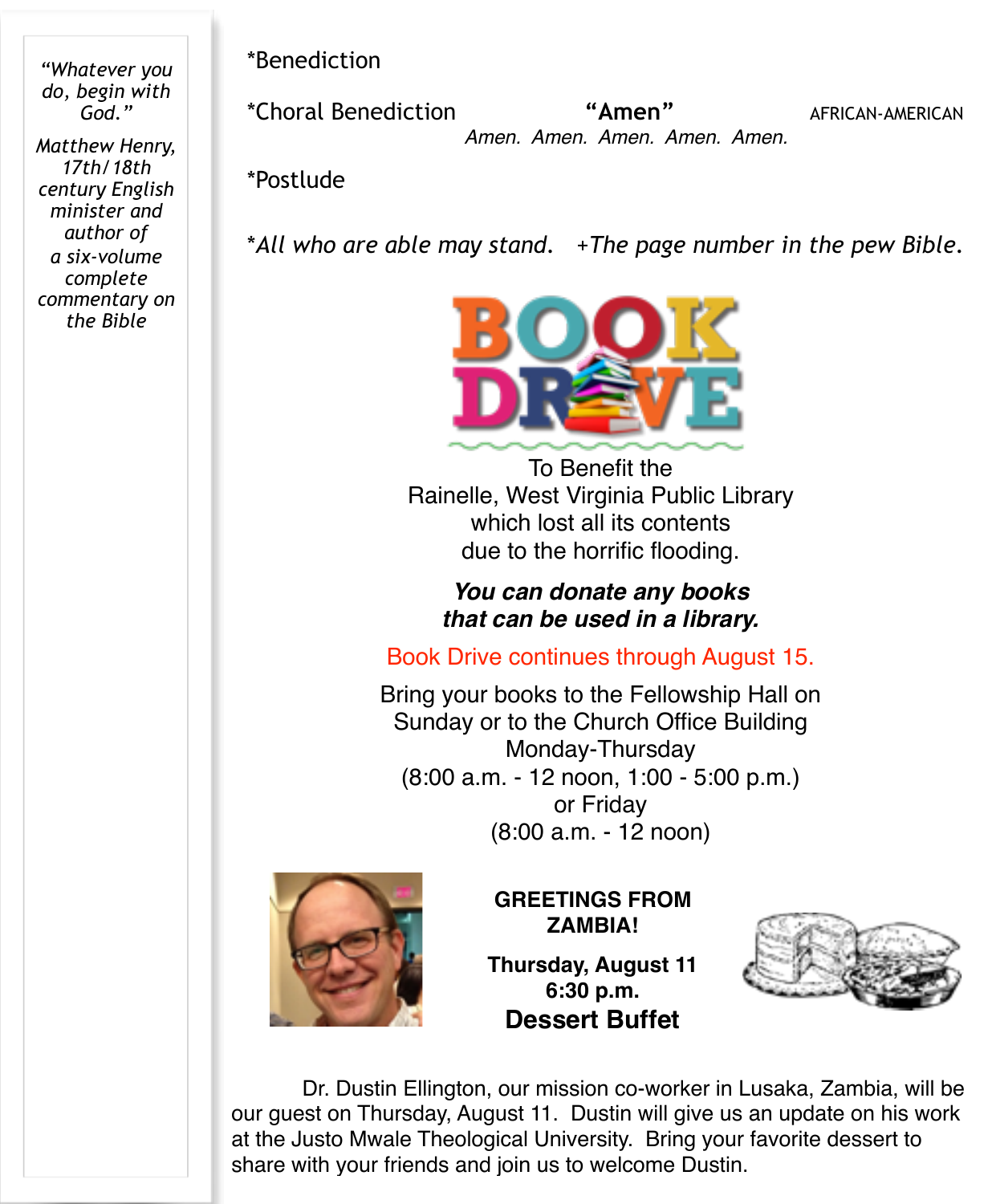## **WEEKLY CALENDAR**

| Sunday, July 31                     | $9:40$ am         | <b>Opening Assembly</b>                        |
|-------------------------------------|-------------------|------------------------------------------------|
|                                     | 10:00 am          | <b>Sunday School</b>                           |
|                                     | $11:00$ am        | Worship/5th Sunday Building Offering           |
| Tuesday, August 2                   | $6:30$ am         | Coffee, Room 304                               |
|                                     | 7:00-7:30 am      | SonRise Worship, Room 304                      |
|                                     | $9:00$ am-12 noon | <b>Summer Reading Ministry</b>                 |
| Wednesday, August 3 9:00 am-12 noon |                   | <b>Summer Reading Ministry</b>                 |
|                                     | 10:00 am          | Bible Study, Church Office Building            |
|                                     | $2:00$ pm         | <b>Community Conversation, Fellowship Hall</b> |
| Thursday, August 4                  | 12 noon           | Lunch at the Mad Boar Restaurant               |

# **NOTES AND ANNOUNCEMENTS**

- **"Today we receive our 5th Sunday Building Offering.** This offering underwrites the ongoing repairs and maintenance of our physical plant that allows us to offer worship as well as educational and outreach ministries.
- **"Please join** the minister for a Bible study on Hebrews 11:1-3, 8-16 on Wednesday, August 3 at 10:00 a.m. in the Church Office Building.
- **"The Congregational Care Ministry Team** is having a "Meet for Lunch" at the Mad Boar on Thursday, August 4, 2016 at 12 noon. Everyone is invited. RSVP to Brenda Long at 910-285-0720 or email [dtlong10@aol.com](mailto:dtlong10@aol.com) by July 28.
- The session has called a congregational meeting for next Sunday, August 7, immediately following worship for the purpose of electing the 2016 Nominating Committee.The Nominating Committee will be made up of two representatives from the Session, two representatives from Presbyterian Women, two representatives from the Sunday School Department, and a Youth representative. Rev. Philip Gladden will serve as an advisory member.
- " **We extend** our Christian love and sympathy to Dr. Dan Robinson and family on the death of his mother, Jean Hawkins, on July 23.
- **" Interested in providing the sanctuary flowers?** Let us know....Cindy Barrow @ 285-2561 or Lois Edgerton @ 285-2160.